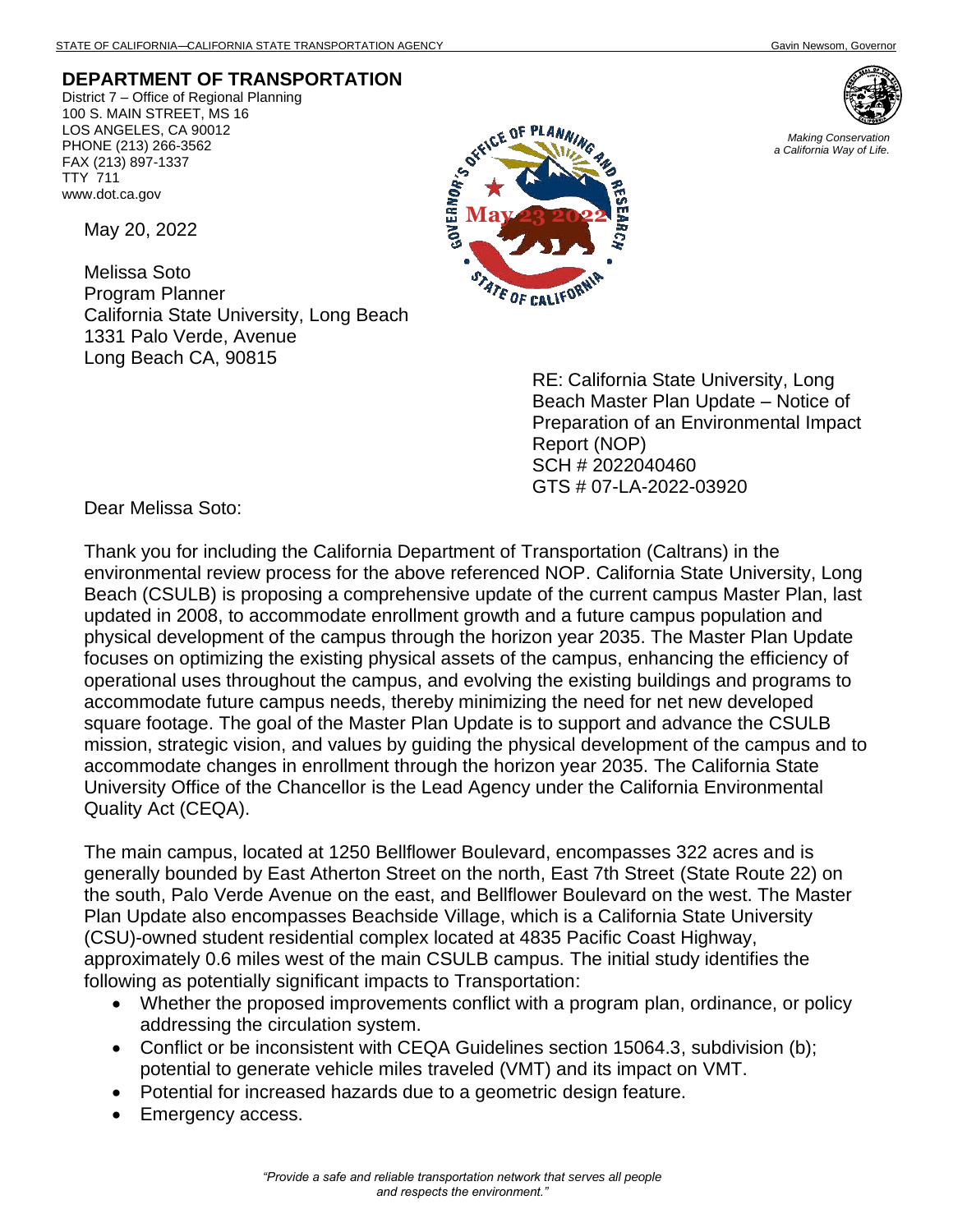Melissa Soto May 20, 2022 Page **2** of **3**

Therefore, a transportation impact assessment technical report will be prepared for further analysis in the Environmental Impact Report (EIR). Due to the potential for significant impacts, Caltrans concurs with the preparation of a transportation impact assessment. It is also recommended that the following on and off-ramps and intersections be included in the analysis: Interstate 405 (I-405) Northbound (NB) and Southbound (SB) at Bellflower Boulevard, I-405 NB and SB at Palo Verde Avenue, I-405 NB and SB at Studebaker Road, and State Route 22 (SR-22) and West Campus Drive intersection to the SR-22 and E. Campus Drive/Margo Avenue intersection. We look forward to reviewing the transportation impact assessment.

If any potential safety impacts are identified during the EIR, the following preferred traffic safety impact mitigation may be recommended as mitigation:

- Transportation demand management program(s) to reduce the traffic safety impacts, which may include increased transit access, commute trip reductions such as rideshare programs, shared mobility facilities (bicycle or vehicular), increased bicycle and pedestrian infrastructure.
- Investments to existing active transportation infrastructure, or transit system amenities (or expansion) to reduce the project's traffic safety impacts.
- Potential change(s) to the intersection and ramp operations including, but not limited to lane reassignment, traffic signalization, signal phasing or timing modifications, turn lane extensions to mitigate safety impacts from project traffic.

As a reminder, Senate Bill 743 (2013) mandates that VMT be used as the primary metric in identifying transportation impacts of all future projects under CEQA, starting July 1, 2020. For information on determining transportation impacts in terms of VMT on the State Highway System, see the Technical Advisory on Evaluating Transportation Impacts in CEQA by the California Governor's Office of Planning and Research (OPR), dated December 2018. Caltrans has published the VMT-focused Transportation Impact Study Guide (TISG), dated May 20, 2020, and the Caltrans Interim Local Development and Intergovernmental Review (LD-IGR) Safety Review Practitioners Guidance, prepared on December 18, 2020. Caltrans' new TISG is largely based on the OPR 2018 Technical Advisory. You can review these resources online at:

- [http://opr.ca.gov/docs/20190122-743\\_Technical\\_Advisory.pdf](http://opr.ca.gov/docs/20190122-743_Technical_Advisory.pdf)
- [https://dot.ca.gov/-/media/dot-media/programs/transportation-planning/documents/sb](https://dot.ca.gov/-/media/dot-media/programs/transportation-planning/documents/sb%20743/2020-05-20-approved-vmt-focused-tisg-a11y.pdf)  [743/2020-05-20-approved-vmt-focused-tisg-a11y.pdf](https://dot.ca.gov/-/media/dot-media/programs/transportation-planning/documents/sb%20743/2020-05-20-approved-vmt-focused-tisg-a11y.pdf)
- [https://dot.ca.gov/-/media/dot-media/programs/transportation-planning/documents/sb](https://dot.ca.gov/-/media/dot-media/programs/transportation-planning/documents/sb%20743/2020-12-22-updated-interim-ldigr-safety-review-guidance-a11y.pdf)  [743/2020-12-22-updated-interim-ldigr-safety-review-guidance-a11y.pdf](https://dot.ca.gov/-/media/dot-media/programs/transportation-planning/documents/sb%20743/2020-12-22-updated-interim-ldigr-safety-review-guidance-a11y.pdf)

We encourage the Lead Agency to evaluate the potential of additional Transportation Demand Management (TDM) strategies and Intelligent Transportation System (ITS) applications to better manage the transportation network, as well as transit service and bicycle or pedestrian connectivity improvements. For TDM strategies, please refer to the Federal Highway